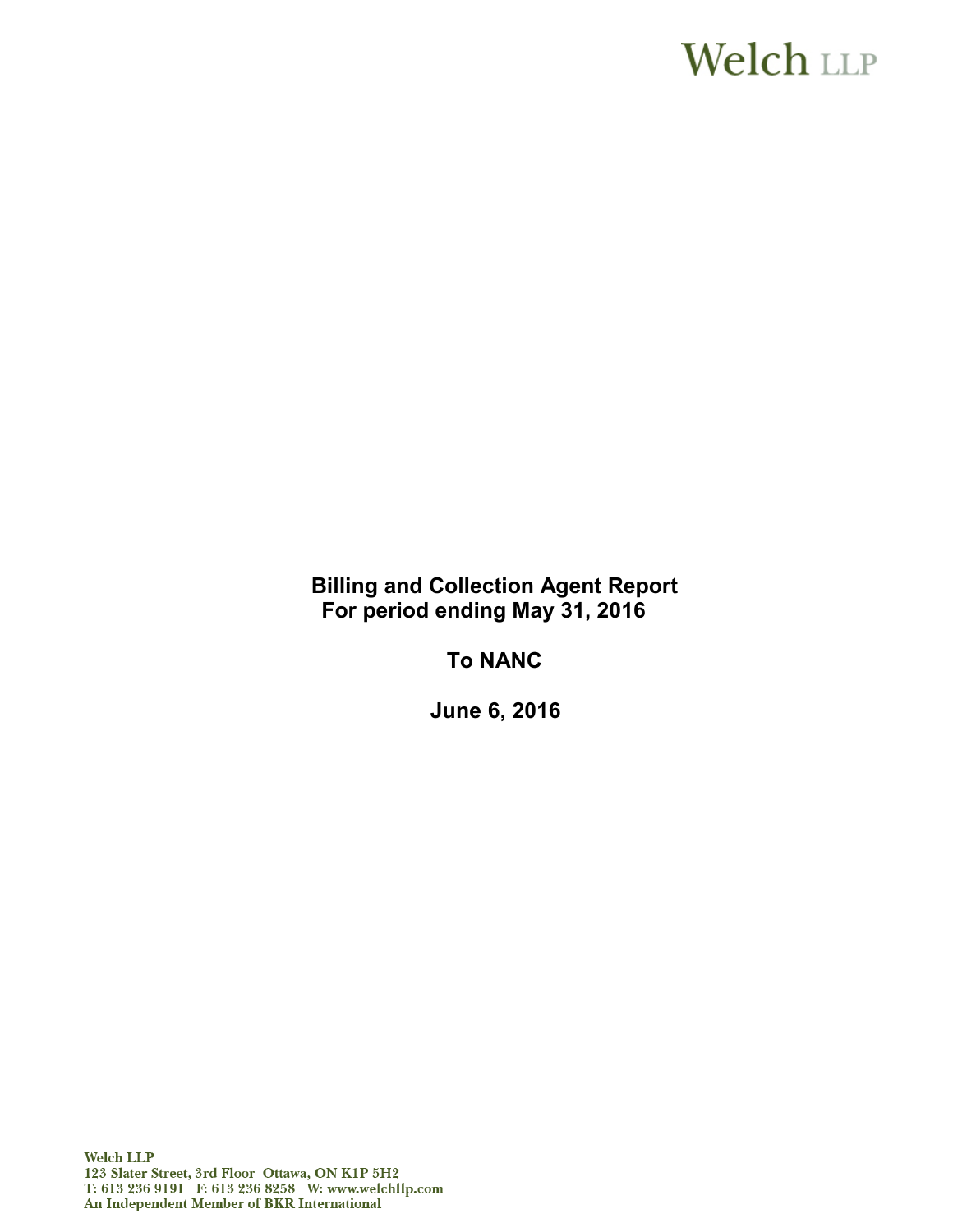### **NANPA FUND STATEMENT OF FINANCIAL POSITION MAY 31, 2016**

| <b>Assets</b>                                           |               |                 |
|---------------------------------------------------------|---------------|-----------------|
| Cash Balance in bank account                            |               | \$<br>2,394,958 |
| Receivable from US Carriers                             | 223,358       |                 |
| Receivable from Canada                                  | 8,929         |                 |
| Receivable from Caribbean countries                     | 543           |                 |
| Receivables forwarded to Treasury for collection        | 51,312        |                 |
| Allowance for uncollectible accounts                    | (83,700)      | 200,442         |
| <b>Total assets</b>                                     |               | 2,595,400       |
| <b>Less:</b> Accrued liabilities (see below for makeup) |               | (479,362)       |
| <b>Fund balance</b>                                     |               | 2,116,038<br>S  |
| <b>Makeup of Accrued Liabilities</b>                    |               |                 |
| Welch LLP                                               | 28,336        |                 |
| <b>NEUSTAR Pooling 1K Block</b>                         | 264,679       |                 |
| <b>NEUSTAR NANP Administration</b>                      | 181,497       |                 |
| Data Collection Agent - USAC                            | 4,850         |                 |
|                                                         | 479,362<br>\$ |                 |

**\*\*\*\*\*\*\*\*\*\*\*\*\*\*\*\*\*\*\*\*\*\*\*\*\*\*\*\*\*\*\*\*\*\*\*\*\*\*\*\*\*\*\*\*\*\*\*\*\*\*\*\*\*\*\*\*\*\*\*\*\*\*\*\*\*\*\*\*\*\*\*\*\*\*\*\*\***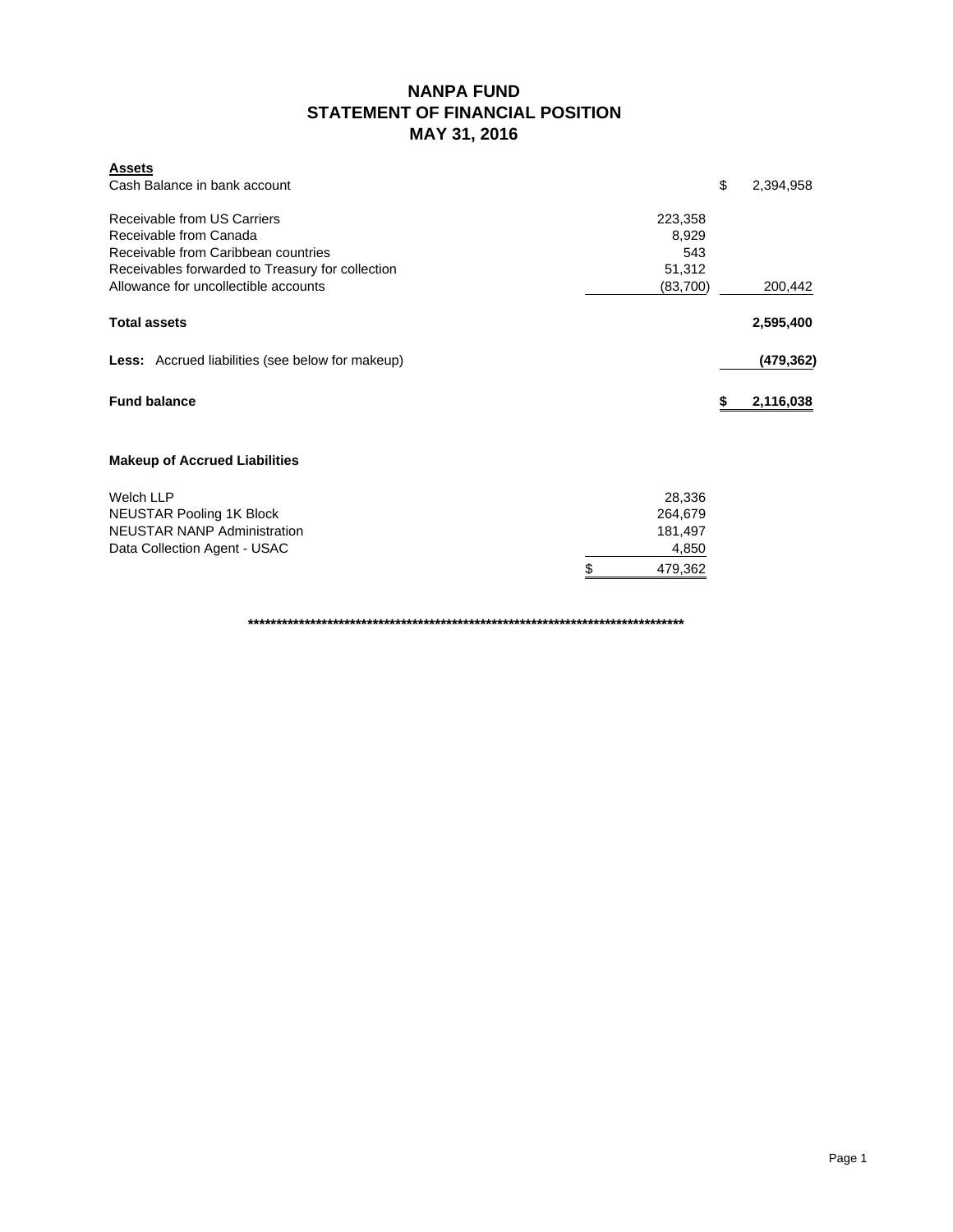#### **NANPA FUND FORECASTED STATEMENT OF CHANGES IN FUND BALANCE JULY 2015 TO SEPTEMBER 2016**

|                                          |            | Actual                 |                        |                                   |                        |                        |                        |                           |                        |                           |                        |                        |                        |                        |                      |                    | <b>Variance between</b> |                   |                             |
|------------------------------------------|------------|------------------------|------------------------|-----------------------------------|------------------------|------------------------|------------------------|---------------------------|------------------------|---------------------------|------------------------|------------------------|------------------------|------------------------|----------------------|--------------------|-------------------------|-------------------|-----------------------------|
|                                          |            |                        |                        |                                   |                        |                        |                        |                           |                        |                           |                        |                        |                        | <b>Budget</b>          |                      |                    |                         |                   | forecasted results          |
|                                          |            | <b>Jul-15</b>          | Aug-15                 | Sep-15                            | Oct-15                 | <b>Nov-15</b>          | <b>Dec-15</b>          | <b>Jan-16</b>             | Feb-16                 | Mar-16                    | Apr-16                 | Mav-16                 | <b>Jun-16</b>          | <b>Jul-16</b>          | Aug-16               | Sep-16             | <b>Total</b>            | <b>Budget</b>     | and budget at Sept<br>30/16 |
| Revenue                                  |            |                        |                        |                                   |                        |                        |                        |                           |                        |                           |                        |                        |                        |                        |                      |                    |                         |                   |                             |
| <b>International Contributions</b>       |            |                        |                        |                                   |                        |                        |                        |                           |                        |                           |                        |                        |                        |                        |                      |                    |                         |                   |                             |
| Canada<br>Caribbean countries            | (1)<br>(1) | 17,860<br>27.943       | 8,930<br>$\sim$        | 8,930<br><b>Contract Contract</b> | 8,930<br>$\sim$        | 8,930<br>$\sim 100$    | 8,930                  | 8,930<br>$\sim$ 100 $\pm$ | 8,929<br>$\sim$        | 8,929<br>$\sim$ 100 $\mu$ | 8,929<br>$\sim 100$    | 8,929<br>$\sim 100$    | 8,929<br>$\sim 100$    | 8,929<br>$\sim$        | 8,929<br>$\sim 100$  | $\sim$             | 133,943<br>27,943       | 133,943<br>27,943 |                             |
| <b>Total International Contributions</b> |            | 45,803                 | 8.930                  | 8,930                             | 8,930                  | 8,930                  | 8.930                  | 8,930                     | 8.929                  | 8,929                     | 8.929                  | 8,929                  | 8.929                  | 8.929                  | 8.929                | $\sim$             | 161.886                 | 161,886           |                             |
| Domestic Contributions - US carriers     | (1)        | 4,038,482              | 201,264                | 217,020                           | 201,871                | 199,904                | 198,150                | 200,430                   | 204,946                | 202,299                   | 204,297                | 187,714                | 204,024                | 204,024                | 204,024              |                    | 6,668,449               | 6,653,548         | 14,901                      |
| Late filing fees for Form 499A           | (2)        | 28,900)                | 12,300)                | 33,600                            | 1,600)                 | $3,100$ )              | 18,020)                | 24,320                    | 1,500                  | 1,200                     | 600                    | 1,400                  |                        |                        |                      | 90,700             | 89,400                  | 80,000            | 9,400                       |
| Interest income                          | (3)        | 350                    | 660                    | 623                               | 401                    | 396                    | 411                    | 503                       | 346                    | 301                       | 265                    | 228                    | 416                    | 416                    | 416                  | 416                | 6,148                   | 6,250             | (102)                       |
| <b>Total revenue</b>                     |            | 4.055.735              | 198,554                | 260,173                           | 209,602                | 206,130                | 189.471                | 234,183                   | 215,721                | 212,729                   | 214,091                | 198,271                | 213,369                | 213,369                | 213,369              | 91.116             | 6.925.883               | 6.901.684         | 24,199                      |
| <b>Expenses</b>                          |            |                        |                        |                                   |                        |                        |                        |                           |                        |                           |                        |                        |                        |                        |                      |                    |                         |                   |                             |
| <b>NANPA Administration</b>              | (4)        | 181,724                | 183,408                | 182,926                           | 182,999                | 181,497                | 184,095                | 181,497                   | 181,497                | 184,801                   | 212,850                | 181,497                | 185,137                | 185,137                | 185,137              | 185,137            | 2,779,339               | 2,777,061         | 2,278                       |
| 1K Block Pooling                         | (5)        | 253,919                | 266,971                | 270,119                           | 268,620                | 264,362                | 266,061                | 264,343                   | 264,801                | 265,729                   | 284,393                | 264,679                | 265,240                | 265,240                | 265,240              | 265,240            | 3,994,957               | 3,978,606         | 16,351                      |
| <b>Billing and Collection</b>            |            |                        |                        |                                   |                        |                        |                        |                           |                        |                           |                        |                        |                        |                        |                      |                    |                         |                   |                             |
| Welch LLP<br>Data Collection Agent       | (6)<br>(7) | 28,336<br>4,935        | 28,336<br>4,935        | 28,336<br>4,952                   | 28,336<br>4.935        | 28,336<br>4,935        | 28,336<br>4,935        | 28,336<br>7,115           | 28,336<br>5,328        | 28,336<br>5,328           | 28,336<br>5,357        | 28,336<br>5,328        | 28,336<br>4.850        | 28,336<br>4.850        | 28,336<br>4.850      | 28,336<br>4.850    | 425,040<br>77,483       | 425,040<br>72,750 | 4,733                       |
| <b>Annual Operations Audit</b>           | (8)        | $\sim$                 | $\sim$                 | 45,200                            | $\sim$                 | $\sim$ $-$             | $\sim$                 | $\sim$                    |                        | $\sim$                    | $\sim$                 |                        | $\sim$                 |                        | $\sim$               | $\sim$             | 45,200                  | 46,000            | (800)                       |
| <b>Bank Charges</b>                      | (9)        | 2.407                  | 6,727                  | 4,248                             | 3.375                  | 2,912                  | 3,055                  | 2.645                     | 2.340                  | 2.043                     | 2.624                  | 2.565                  | 3.166                  | 3,166                  | 3.166                | 3.166              | 47,605                  | 47,500            | 105                         |
| Carrier Audits                           | (10)       | $\sim$                 | $\sim$                 | $\sim$                            | $\sim$                 | $\sim$                 | $\sim$                 |                           |                        |                           |                        |                        |                        |                        |                      |                    |                         | 375,000           | (375,000)                   |
| Bad debt expense                         | (11)       | 18.975)                | 56,368)                | 68,512                            | 4,795)                 | 209)                   | 38,377                 | 16,897                    | 1,328)                 | 1,807                     | 732                    | 3,060                  | 2.666                  | 2.666                  | 2,666                | 2.666              | 18,380)                 | 40,000            | (58, 380)                   |
| <b>Total expenses</b>                    |            | 452.346                | 434,009                | 604,293                           | 483,470                | 481,833                | 448,105                | 500,833                   | 480,974                | 488,044                   | 534,292                | 485,465                | 489,395                | 489,395                | 489,395              | 489,395            | 7,351,244               | 7,761,957         | (410, 713)                  |
| Net revenue (expenses)                   |            | 3,603,389              | 235,455)               | 344,120)                          | 273,868)               | 275,703)               | 258,634)               | 266,650)                  | 265,253)               | 275,315)                  | 320,201) (             | 287,194) (             | 276,026)               | 276,026)               | 276,026)             | 398,279)           | $425,361$ (             | 860,273)          | 434,912                     |
| <b>Opening fund balance</b>              |            | 1,315,042              | 4.918.431              | 4.682.976                         | 4.338.856              | 4.064.988              | 3,789,285              | 3,530,651                 | 3,264,001              | 2,998,748                 | 2,723,433              | 2,403,232              | 2,116,038              | 1,840,012              | 1,563,986            | 1.287.960          | 1,315,042               | 1,360,273         | (45, 231)                   |
| <b>Closing fund balance</b>              |            | 4.918.431              | 4,682,976              | 4.338.856                         | 4.064.988              | 3,789,285              | 3.530.651              | 3.264.001                 | 2,998,748              | 2,723,433                 | 2,403,232              | 2,116,038              | 1,840,012              | 1,563,986              | 1,287,960            | 889.681            | 889.681                 | 500,000           | 389,681                     |
| Fund balance makeup:                     |            |                        |                        |                                   |                        |                        |                        |                           |                        |                           |                        |                        |                        |                        |                      |                    |                         |                   |                             |
| Contingency                              |            | 500,000                | 500,000                | 500,000                           | 500,000                | 500,000                | 500,000                | 500,000                   | 500,000                | 500,000                   | 500,000                | 500,000                | 500,000                | 500,000                | 500,000              | 500,000            | 500,000                 | 500,000           |                             |
| Surplus                                  |            | 4.418.431<br>4.918.431 | 4.182.976<br>4.682.976 | 3.838.856<br>4.338.856            | 3.564.988<br>4.064.988 | 3.289.285<br>3.789.285 | 3.030.651<br>3.530.651 | 2.764.001<br>3.264.001    | 2.498.748<br>2.998.748 | 2,223,433<br>2.723.433    | 1.903.232<br>2.403.232 | 1.616.038<br>2.116.038 | 1.340.012<br>1.840.012 | 1.063.986<br>1.563.986 | 787.960<br>1.287.960 | 389.681<br>889.681 | 389.681<br>889.681      | 500,000           |                             |
|                                          |            |                        |                        |                                   |                        |                        |                        |                           |                        |                           |                        |                        |                        |                        |                      |                    |                         |                   |                             |

**(1)** The US carrier contributions for the period from July 2015 to September 2016 and the International contributions are based upon actual billings.

(2) These fees represent the \$100 late filing fee charged to those companies that do not file the Form 499A by the due date.

**(3)** Interest income projections are estimates

**(4)** The cost for NANP Administration is based on the contract awarded in 2013. The contract expires in July 2017.

(5) The cost for 1K Block Pooling Administration is based on a four-year contract expiring July 14, 2017 with a six-month transition period to January 14, 2018.

**(6)** The cost of B&C Agent is based on the interim contract with Welch LLP in force until June 30, 2016.

**(7)** The expense for the Data Collection Agent is based on an estimate of costs by USAC for the 2015 calendar year.

**(8)** The expense for the annual operations audit performed by Ernst & Young LLP is based on the quote given.

**(9)** Bank fees are an expense to the Fund.

**(10)** The budget allowed \$375,000 for carrier audits.

**(11)** The allowance covers all accounts considered potentially uncollectible at May 31, 2016.

**Assumptions: Reconciliation of forecast at September 30, 2016 to budget**

| Budgeted fund balance at September 30/16 - contingency                                                | 500,000   |
|-------------------------------------------------------------------------------------------------------|-----------|
| Decrease in fund balance between budget period (December 2014) and June 2015                          | (45, 231) |
| Additional billings over estimate from budget                                                         | 14.901    |
| Late filing fees (reversal) for Form 499A                                                             | 9.400     |
| Underestimate of interest earned to date compared to budget                                           | (102)     |
| NANP Admin - difference between budget and actual contract awarded due to variable travel costs       | 26.764    |
| NANP Admin - change orders issued                                                                     | (29, 042) |
| Additional billings from B & C Agent due to renewal of contract                                       |           |
| Data Collection fees - Adjustment to actual from budget                                               | (4, 733)  |
| Bad debts - Adjustment to actual from budget                                                          | 58,380    |
| IK Block Pooling - difference between budget and actual contract awarded due to variable travel costs | (16, 351) |
| Pooling change orders                                                                                 |           |
| Carrier audits that will not be performed                                                             | 375,000   |
| Operations Audit - Adjustment to actual from budget                                                   | 800       |
| Bank fees - Adjustment to actual from budget                                                          | (105)     |
| Forecasted fund balance at September 30/16                                                            | 889.681   |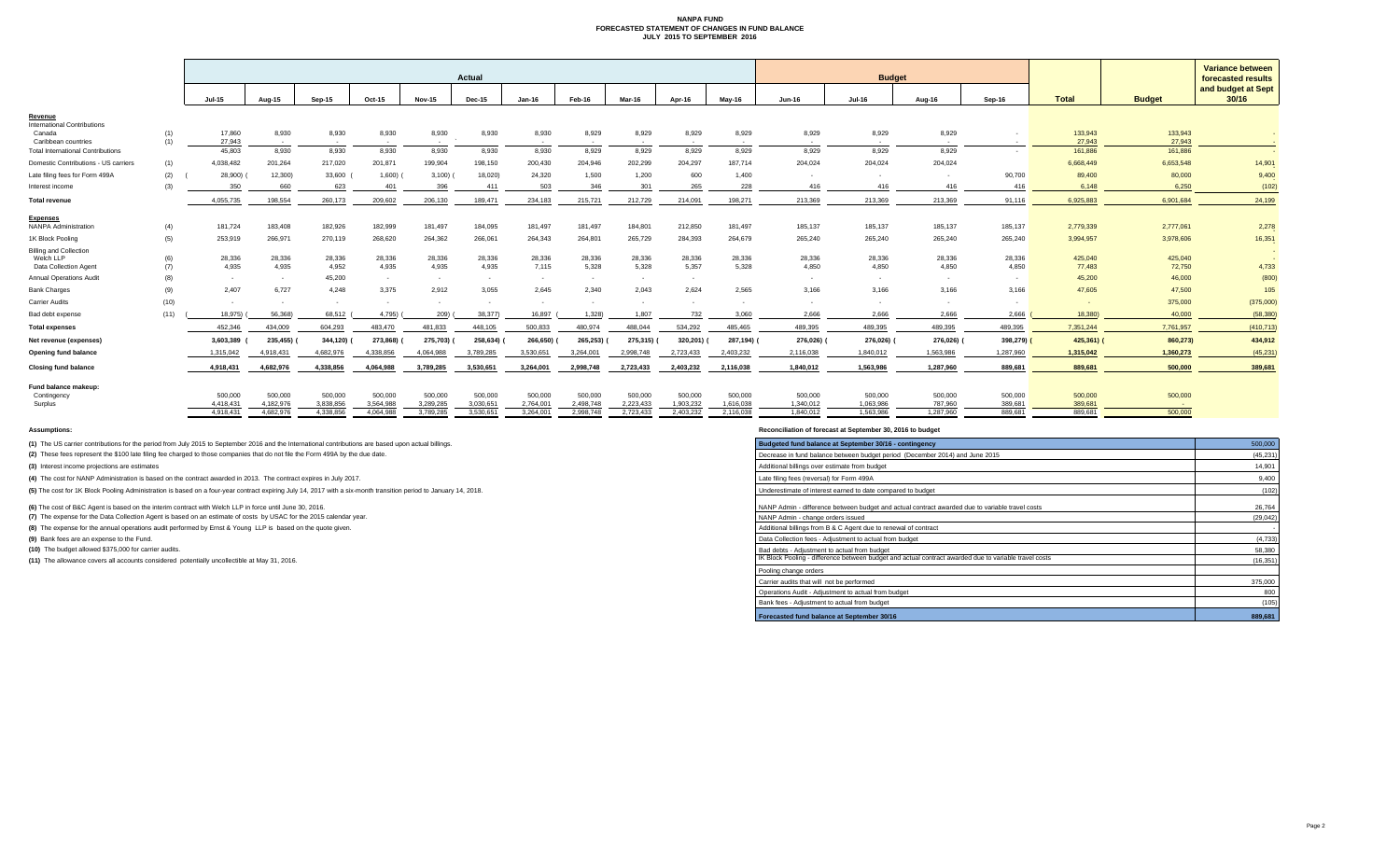#### **CURRENT AND FORECASTED LIABILITIES**

|                                                              |               |               | Current       |               |               |         |         |
|--------------------------------------------------------------|---------------|---------------|---------------|---------------|---------------|---------|---------|
|                                                              |               |               | <b>May-16</b> | <b>Jun-16</b> | <b>Jul-16</b> | Aug-16  | Sep-16  |
| <b>NEUSTAR - NANPA Administration contract</b>               |               |               | 181,497       | 185,137       | 185,137       | 185,137 | 185,137 |
| - Payment authorized by the FCC in May                       |               |               |               |               |               |         |         |
| April 2016                                                   | \$<br>212,850 |               |               |               |               |         |         |
| - Authorization by the FCC has not been received for payment |               |               |               |               |               |         |         |
| May 2016                                                     |               | \$<br>181,497 |               |               |               |         |         |
| <b>NEUSTAR - Block Pooling</b>                               |               |               | 264,679       | 265,240       | 265,240       | 265,240 | 265,240 |
| - Payment authorized by the FCC in May                       |               |               |               |               |               |         |         |
| April 2016                                                   | \$<br>284,393 |               |               |               |               |         |         |
| - Authorization by the FCC has not been received for payment |               |               |               |               |               |         |         |
| May 2016                                                     |               | \$<br>264,679 |               |               |               |         |         |
|                                                              |               |               |               |               |               |         |         |
| Welch LLP - Billing & Collection Agent                       |               |               | 28,336        | 28,336        | 28,336        | 28,336  | 28,336  |
| - Payment authorized by the FCC in May                       |               |               |               |               |               |         |         |
| April 2016                                                   | 28,336        |               |               |               |               |         |         |
| - Authorization by the FCC has not been received for payment |               |               |               |               |               |         |         |
| May 2016                                                     |               | \$<br>28,336  |               |               |               |         |         |
|                                                              |               |               |               |               |               |         |         |
| <b>USAC - Data Collection Agent</b>                          |               |               | 4,850         | 4,850         | 4,850         | 4,850   | 4,850   |
| - Payment authorized by the FCC in May                       |               |               |               |               |               |         |         |
| April 2016                                                   | 5,328         |               |               |               |               |         |         |
| - Authorization by the FCC has not been received for payment |               |               |               |               |               |         |         |
| May 2016                                                     |               | \$<br>4,850   |               |               |               |         |         |
|                                                              |               |               |               |               |               |         |         |
| <b>Carrier audits</b>                                        |               |               |               |               |               |         |         |
| Ernst & Young LLP- Annual operations audit                   |               |               |               |               |               |         |         |
|                                                              |               |               |               |               |               |         |         |
| <b>Bank Fees</b>                                             |               |               |               | 3,166         | 3,166         | 3,166   | 3,166   |
|                                                              |               |               |               |               |               |         |         |
| <b>Total</b>                                                 |               |               | 479,362       | 486,729       | 486,729       | 486,729 | 486,729 |